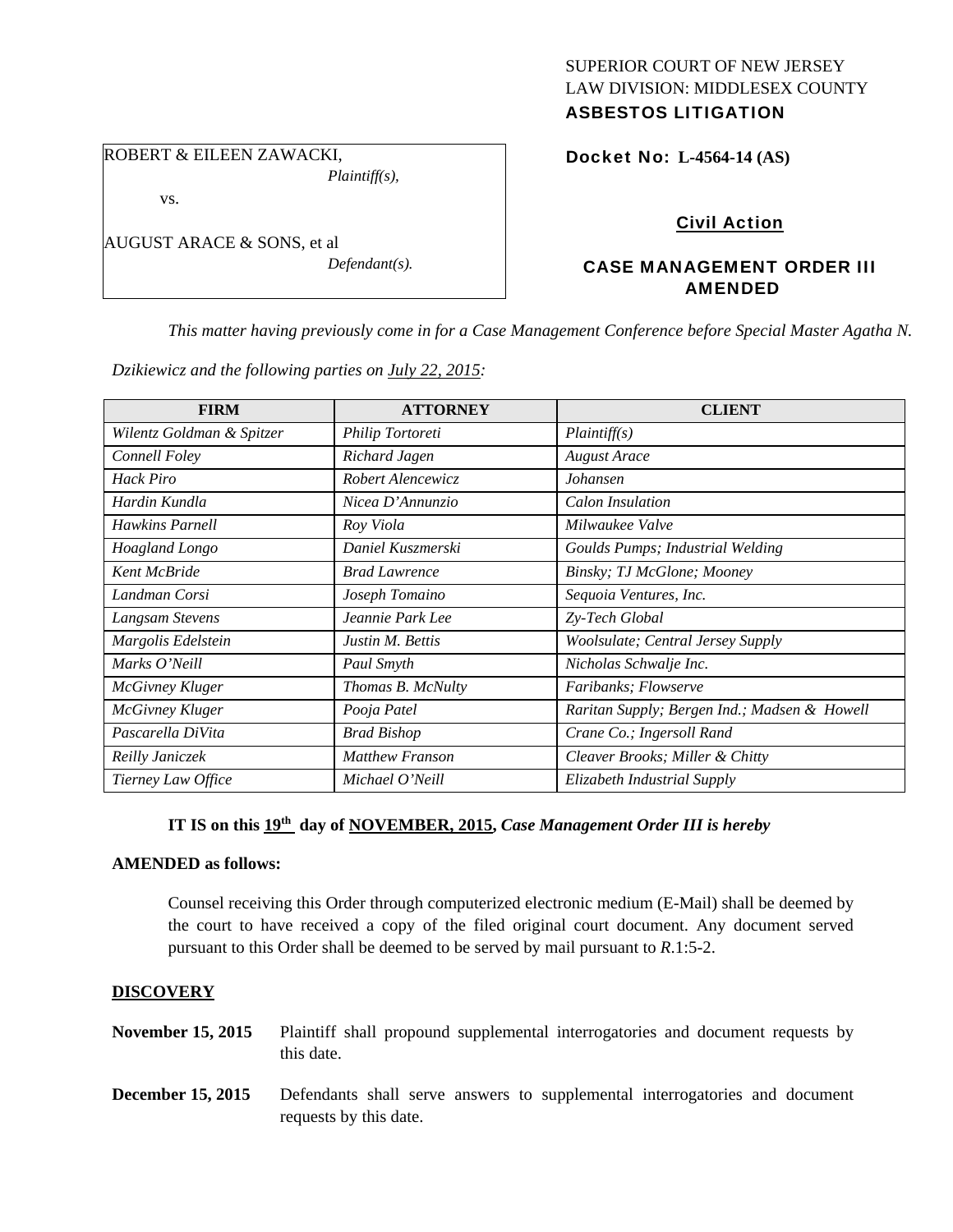- **November 15, 2015** Defendants shall propound supplemental interrogatories and document requests by this date. **December 15, 2015** Plaintiff shall serve answers to supplemental interrogatories and document requests by this date.
- January 15, 2016 Fact discovery, including depositions, shall be completed by this date. Plaintiff's counsel shall contact the Special Master within one week of this deadline if all fact discovery is not completed.
- January 15, 2016 Depositions of corporate representatives shall be completed by this date.

#### **EARLY SETTLEMENT**

January 29, 2016 Settlement demands shall be served on all counsel and the Special Master by this date.

#### **SUMMARY JUDGMENT MOTION PRACTICE**

- February 5, 2016 Plaintiff's counsel shall advise, in writing, of intent not to oppose motions by this date.
- February 19, 2016 Summary judgment motions shall be filed no later than this date.
- March 18, 2016 Last return date for summary judgment motions.

#### **MEDICAL DEFENSE**

- September 15, 2015 Plaintiff shall serve medical expert reports by this date.
- September 15, 2015 Upon request, plaintiff is to arrange for the transfer of pathology specimens and xrays, if any, by this date.
- April 15, 2016 Defendants shall identify its medical experts and serve medical expert reports, if any, by this date. **In addition, defendants shall notify plaintiff's counsel (as well as all counsel of record) of a joinder in an expert medical defense by this date.**

#### **LIABILITY EXPERT REPORTS**

- April 15, 2016 Plaintiff shall identify its liability experts and serve liability expert reports or a certified expert statement by this date or waive any opportunity to rely on liability expert testimony.
- May 16, 2016 Defendants shall identify its liability experts and serve liability expert reports, if any, by this date or waive any opportunity to rely on liability expert testimony.

#### **ECONOMIST EXPERT REPORTS**

April 15, 2016 Plaintiff shall identify its expert economists and serve expert economist report(s), if any, by this date or waive any opportunity to rely on economic expert testimony.

\_\_\_\_\_\_\_\_\_\_\_\_\_\_\_\_\_\_\_\_\_\_\_\_\_\_\_\_\_\_\_\_\_\_\_\_\_\_\_\_\_\_\_\_\_\_\_\_\_\_\_\_\_\_\_\_\_\_\_\_\_\_\_\_\_\_\_\_\_\_\_\_\_\_\_\_\_\_\_\_\_\_\_\_\_\_\_\_\_\_\_\_\_\_\_\_\_\_\_\_\_\_\_\_\_\_\_\_\_\_